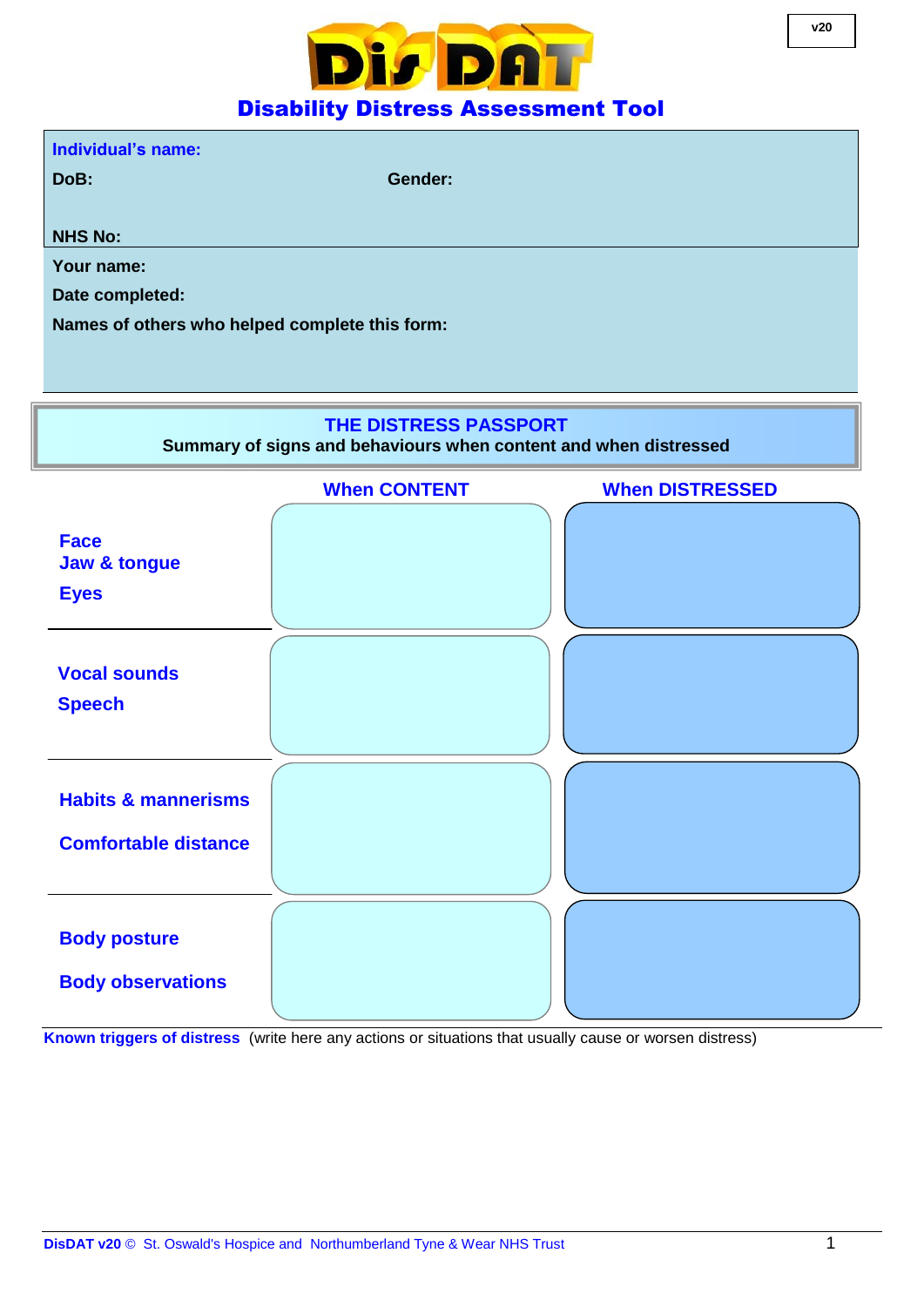## **Disability**

# Distress Assessment Tool



Please take some time to think about and observe the individual under your care, especially their appearance and behaviours when they are both content and distressed. Use these pages to document these.

We have listed words in each section to help you to describe the signs and behaviours. You can circle the word or words that best describe the signs and behaviours when they are content and when they are distressed.

Your descriptions will provide you with a clearer picture of their 'language' of distress.

#### **COMMUNICATION LEVEL \***

| This individual is unable to show likes or dislikes                                      | Level 0 |
|------------------------------------------------------------------------------------------|---------|
| This individual is able to show that they like or don't like something                   | Level 1 |
|                                                                                          |         |
| This individual is able to show that they want more, or have had enough of something     | Level 2 |
| This individual is able to show anticipation for their like or dislike of something      | Level 3 |
| This individual is able to communicate detail, qualify, specify and/or indicate opinions | Level 4 |

\* This is adapted from the Kidderminster Curriculum for Children and Adults with Profound Multiple Learning Difficulty (Jones, 1994, National Portage Association).

### **FACIAL SIGNS Appearance**

**v20**

| What to do                             | Appearance when content |          |       | Appearance when distressed |          |       |       |
|----------------------------------------|-------------------------|----------|-------|----------------------------|----------|-------|-------|
| (Ring)<br>the words that               | Passive<br>Laugh        | Smile    | Frown | Passive                    | Laugh    | Smile | Frown |
| best fit the<br>facial appearance. Add | Grimace                 | Startled |       | Grimace                    | Startled |       |       |
| your words if you want.                | In your own words:      |          |       | In your own words:         |          |       |       |

#### **Jaw or tongue movement**

| What to do                               | <b>Movement when content</b> |                 |          | <b>Movement when distressed</b> |                 |          |
|------------------------------------------|------------------------------|-----------------|----------|---------------------------------|-----------------|----------|
| (Ring) the words that                    | Relaxed                      | <b>Drooping</b> | Grinding | Relaxed                         | <b>Drooping</b> | Grinding |
| best fit the<br>jaw or tongue            | <b>Biting</b>                | Rigid           | Shaking  | <b>Biting</b>                   | Rigid           | Shaking  |
| movement. Add your<br>words if you want. | In your own words:           |                 |          | In your own words:              |                 |          |

#### **Appearance of eyes**

| What to do                              | Appearance when content             |                |                      | Appearance when distressed |                       |                    |
|-----------------------------------------|-------------------------------------|----------------|----------------------|----------------------------|-----------------------|--------------------|
| (Ring)<br>the words that                | Good eye contact                    |                | Little eye contact   | Good eye contact           |                       | Little eye contact |
| best fit the<br>appearance of the eyes. | Closed eyes<br>Avoiding eye contact |                | Avoiding eye contact |                            | Closed eyes           |                    |
| Add your words if you                   | Staring                             | Sleepy eyes    |                      | Staring                    | Sleepy eyes           |                    |
| want.                                   | 'Smiling'                           | Winking        | Vacant               | 'Smiling'                  | Winking               | Vacant             |
|                                         | Tears                               | Dilated pupils |                      | <b>Tears</b>               | <b>Dilated pupils</b> |                    |
|                                         | In your own words:                  |                |                      | In your own words:         |                       |                    |

### **BODY OBSERVATIONS: SKIN APPEARANCE**

| What to do                                                                |                              | Appearance when content |         |                              | Appearance when distressed |                |  |
|---------------------------------------------------------------------------|------------------------------|-------------------------|---------|------------------------------|----------------------------|----------------|--|
| (Ring<br>the words that<br>best fit the                                   | Normal                       | Pale                    | Flushed | Normal                       | Pale                       | <b>Flushed</b> |  |
| describe the<br>appearance of the skin.<br>Add your words if you<br>want. | Sweaty<br>In your own words: | Clammy                  |         | Sweaty<br>In your own words: | Clammy                     |                |  |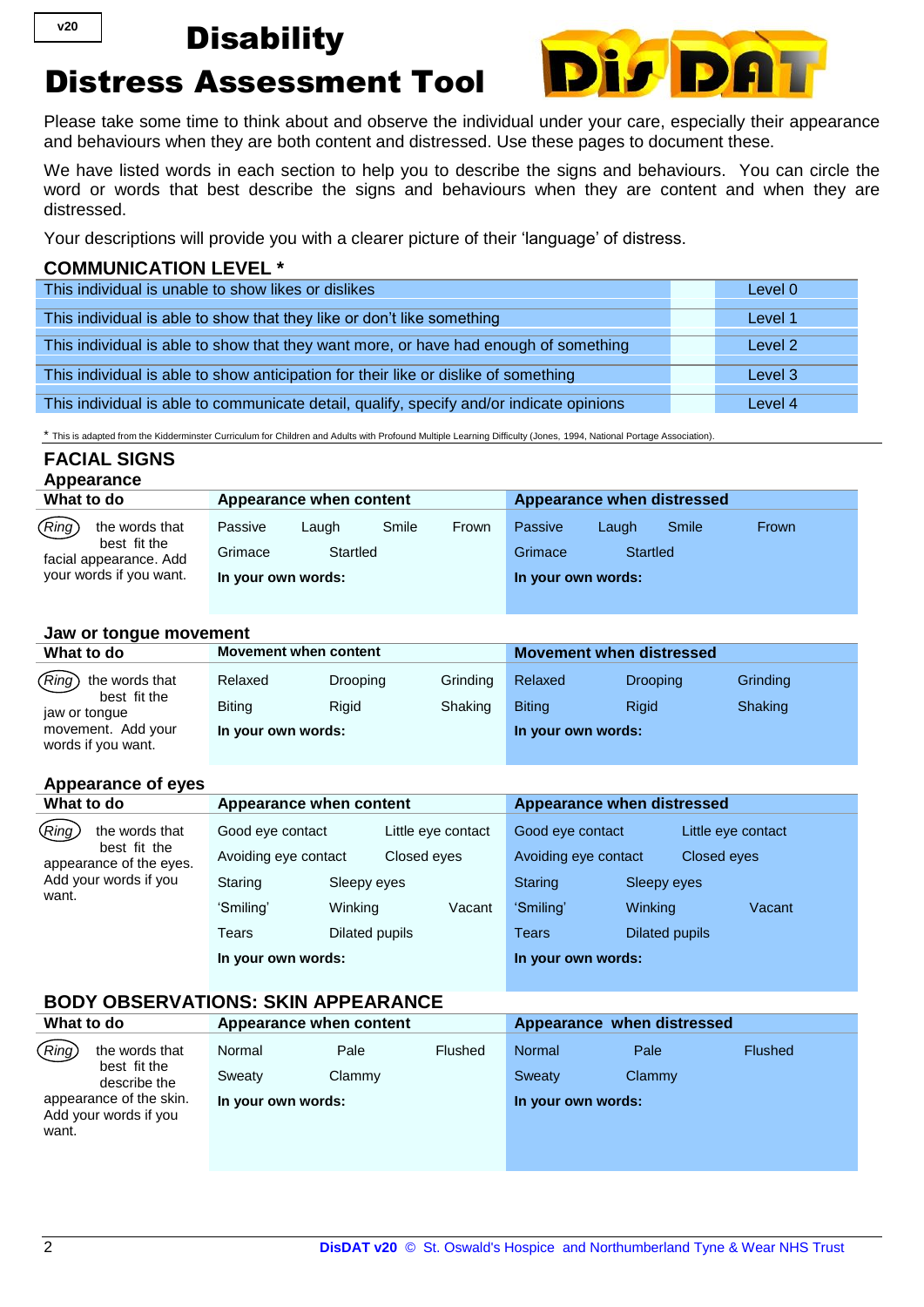| VOCAL SOUNDS (NB. The sounds that a person makes are not always linked to their feelings) |                                                                            |                                                                            |  |  |  |
|-------------------------------------------------------------------------------------------|----------------------------------------------------------------------------|----------------------------------------------------------------------------|--|--|--|
| What to do                                                                                | <b>Sounds when content</b>                                                 | <b>Sounds when distressed</b>                                              |  |  |  |
| (Ring<br>the words that                                                                   | Volume: high<br>medium<br>low                                              | Volume: high<br>medium<br>low                                              |  |  |  |
| best describe the<br>sounds                                                               | Pitch:<br>medium<br>high<br>low                                            | Pitch:<br>high<br>medium<br>low                                            |  |  |  |
| Write down commonly                                                                       | <b>Duration: short</b><br>intermittent<br>long                             | <b>Duration:</b><br>short<br>intermittent<br>long                          |  |  |  |
| used sounds (write it as it<br>sounds; 'tizz', 'eeiow',<br>'tetetetete'):                 | Description of sound / vocalisation:<br>Wail<br>Cry out<br>Scream<br>laugh | Description of sound / vocalisation:<br>Cry out<br>Wail<br>Scream<br>laugh |  |  |  |
|                                                                                           | Groan / moan<br>shout<br>Gurgle                                            | Groan / moan<br>Gurgle<br>shout                                            |  |  |  |
|                                                                                           | In your own words:                                                         | In your own words:                                                         |  |  |  |
|                                                                                           |                                                                            |                                                                            |  |  |  |
|                                                                                           |                                                                            |                                                                            |  |  |  |
| <b>SPEECH</b>                                                                             |                                                                            |                                                                            |  |  |  |
| What to do                                                                                | <b>Words when content</b>                                                  | <b>Words when distressed</b>                                               |  |  |  |
| Write down commonly<br>used words and phrases.<br>If no words are spoken,<br>write NONE   |                                                                            |                                                                            |  |  |  |
| Ring) the words which                                                                     | Slurred<br>Clear<br><b>Stutters</b><br>Unclear                             | Clear<br><b>Stutters</b><br>Slurred<br>Unclear                             |  |  |  |
| describe the<br>best<br>speech                                                            | Muttering<br>Slow<br>Fast                                                  | <b>Muttering</b><br>Slow<br>Fast                                           |  |  |  |
|                                                                                           | Soft<br>Whisper<br>Loud                                                    | Loud<br>Soft<br>Whisper                                                    |  |  |  |
|                                                                                           | Other, eg. swearing:                                                       | Other, eg.swearing:                                                        |  |  |  |
| <b>HABITS &amp; MANNERISMS</b>                                                            |                                                                            |                                                                            |  |  |  |
| What to do                                                                                | Habits and mannerisms when content                                         | Habits and mannerisms when distressed                                      |  |  |  |
| Write down the habits or<br>mannerisms,<br>eg. "Rocks when sitting"                       |                                                                            |                                                                            |  |  |  |
| Write down any special<br>comforters, possessions<br>or toys this person<br>prefers.      |                                                                            |                                                                            |  |  |  |
| Please (Ring) the                                                                         | Close with strangers                                                       | Close with strangers                                                       |  |  |  |
| statements which best<br>describe how                                                     | Close only if known                                                        | Close only if known                                                        |  |  |  |
| comfortable this person                                                                   | No one allowed close                                                       | No one allowed close                                                       |  |  |  |
| is with other people<br>being physically close by                                         | Withdraws if touched                                                       | Withdraws if touched                                                       |  |  |  |
|                                                                                           |                                                                            |                                                                            |  |  |  |
| <b>BODY POSTURE</b><br>What to do                                                         | <b>Posture when content</b>                                                | <b>Posture when distressed</b>                                             |  |  |  |
| Ring) the words that                                                                      | Normal                                                                     | Normal                                                                     |  |  |  |
| describe how<br>best                                                                      | Rigid<br>Floppy                                                            | <b>Rigid</b><br>Floppy                                                     |  |  |  |
| this<br>person sits and<br>stands.                                                        | Slumped<br><b>Restless</b><br>Jerky                                        | <b>Jerky</b><br>Slumped<br><b>Restless</b>                                 |  |  |  |
|                                                                                           | Still<br><b>Tense</b><br>Able to adjust position                           | <b>Still</b><br>Able to adjust position<br><b>Tense</b>                    |  |  |  |
|                                                                                           | Poor head control<br>Leans to side                                         | Poor head control<br>Leans to side                                         |  |  |  |
|                                                                                           | Way of walking: Normal / Abnormal                                          | Way of walking: Normal / Abnormal                                          |  |  |  |
|                                                                                           | Other:                                                                     | Other:                                                                     |  |  |  |
| <b>BODY OBSERVATIONS: OTHER</b><br>What to do                                             | <b>Observations when content</b>                                           | <b>Observations when distressed</b>                                        |  |  |  |
|                                                                                           |                                                                            |                                                                            |  |  |  |
| Describe the pulse,<br>breathing, sleep,                                                  | Pulse:                                                                     | Pulse:                                                                     |  |  |  |
| appetite and usual eating                                                                 | Breathing:                                                                 | Breathing:                                                                 |  |  |  |
| pattern, eg. eats very<br>quickly, takes a long time                                      | Sleep:                                                                     | Sleep:                                                                     |  |  |  |
| with main course, eats                                                                    | Appetite:                                                                  | Appetite                                                                   |  |  |  |
| puddings quickly, "picky".                                                                | Eating pattern:                                                            | Eating pattern:                                                            |  |  |  |
|                                                                                           |                                                                            |                                                                            |  |  |  |